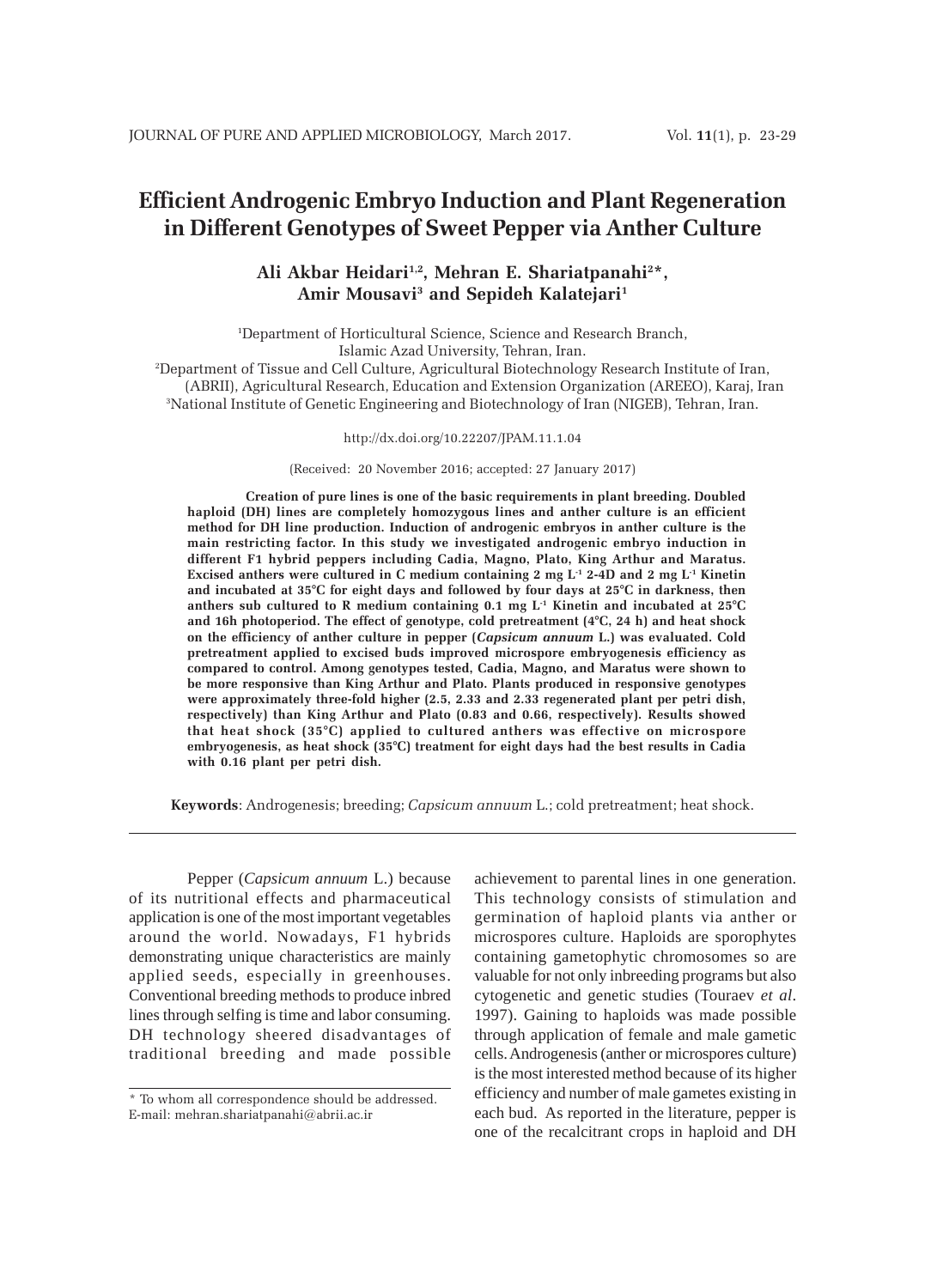production because of its various nature (Nowaczyk & KisiaBa 2006; Kothari *et al*. 2010). At the first time, Wang *et al*., (1973) and George and Narayanaswamy (1973) reported plant regeneration from *C. annuum* anthers (Wang *et al*. 1973; George & Narayanaswamy 1973). Afterward, many other researchers presented lots about the different methods of androgenesis including anther, shedmicrospore and isolated microspore cultures (Sibi *et al*. 1979; Dumas de Vaulx *et al*. 1981; E. D. J. Supena *et al*. 2006b; Kim *et al*. 2008). The genotype has the primary role and often restricting aspect in the pepper androgenesis (Buyukalaca *et al*. 2004; Wang & Zhang 2001; Rodeva *et al*. 2004; Koleva-Gudeva *et al*. 2007; Liu *et al*. 2007). It cannot be overcome by controlling of growth conditions of parental plants and androgenic cultures (Kristiansen & Andersen 1993). So finding responsive genotypes for androgenic programs in plant breeding is one of the crucial factors. Embryo induction both in plants and animals is more or less equal and requires stress treatment(Zimmerman & Cohill 1991). To deviate from the gametophytic to the sporophytic pathway, stresses such as low or high temperature, osmotic pressure or starvation stress are needed (Maraschin *et al*. 2005; Shariatpanahi *et al*. 2006; Koleva-Gudeva *et al*. 2009). Olszewska *et al*., (2014) investigated the combined effect of anther incubation time on CP induction medium (12, 14, and 16 days) and 2 concentrations of kinetin in R1 regeneration medium  $(0.1$  and  $0.3$  mg  $L<sup>-1</sup>$  on the effectiveness of androgenesis in 17 genotypes of *Capsicum* grown in Poland(Olszewska *et al*. 2014). Abdollahi *et al*., (2015) studied the anther culture response of *Citrullus lanatus* L. to evaluate the effect of growth regulators and wheat ovary-conditioned medium in Charleston Gray cultivar and the effect of temperature pretreatment in Crimson sweet cultivar. Their results showed that the highest frequency of mean number of embryos per anther was obtained from cultured anthers incubated at 32°C for 2 days. Embryos germinated into plantlets on MS medium containing 2.22 µM BAP, 3 % sucrose, and 0.8 % agar. The root tips of 12 regenerated plantlets were analyzed for ploidy level, of which 10 have been haploids (Abdollahi *et al*. 2015). So, in this study, we examined effects of different genotypes and temperature pretreatments on pepper anther culture.

#### **MATERIALS AND METHODS**

#### **Plant materials**

Seeds of Five F1 hybrids including Cadia, Magno, Maratus (Enza-Zaden Co.), Plato and King-Arthur (Seminis Co.) were sown in the greenhouse of Agricultural Biotechnology Research Institute of Iran (ABRII) at November of 2015. They were within plastic pots containing a mixture of soil: peat: perlite(1:1:1). Plants grew at 25-30/18-22°C (day/night temperature) and natural light condition. Fertilization and irrigation were done according to standard procedure (Bosland *et al*. 2012).

#### **Anther culture process**

Buds with equal sepal and petal in size that were containing microspores at mid to late uninucleate developmental stages were harvested at early morning and pretreated at 4°C for 24 h. Pretreated buds were surface disinfected by immersion in 70% ethanol for 30 seconds followed by 2.5 %( v/v) sodium hypochlorite solution for 10 min and three times rinsing with cold sterile distilled water. The anthers were detached and placed in 80 mm petri dishes containing 12 ml C culture medium(Dumas de Vaulx *et al*. 1981) supplemented by  $2mgL^{-1}$   $2,4-D$ ,  $2mgL^{-1}$  kinetin,  $30gL^{-1}$  sucrose, 0.7% plant agar and pH adjusted on 5.8. Each petri dish containing six anthers from a bud. Anther cultures were incubated at 35°C and darkness for eight days followed by incubation for four days at 25°C and darkness. Then anthers sub-cultured to R medium (Dumas de Vaulx *et al*. 1981) supplemented with 0.1 mgL<sup>-1</sup> kinetin, 30 gL<sup>-1</sup> sucrose, 0.7% plant agar and pH adjusted on 5.8 and incubated at 25°C and 16h photoperiod. In a separate part of the experiment, we examined the effect of different duration of heat stress on the efficiency of anther culture of the most responsive genotype, Cadia. So that anthers of two buds cultured in 80 mm petri dishes containing C medium (according to the previous experiment)(Dumas de Vaulx *et al*. 1981) were incubated at 35°C for 0, 4, 8, 12 and 16 days and darkness. Then they transferred to R medium (Dumas de Vaulx *et al*. 1981) and incubated at 25°C and 16 h light.

### **Plant regeneration**

After five weeks, embryos were transferred to hormone-free B5 medium (Gamborg et al. 1968) with 20 gL<sup>-1</sup> sucrose and solidified with 0.7% plant agar. In this study, we compared effects

J PURE APPL MICROBIO*,* **11**(1), MARCH 2017.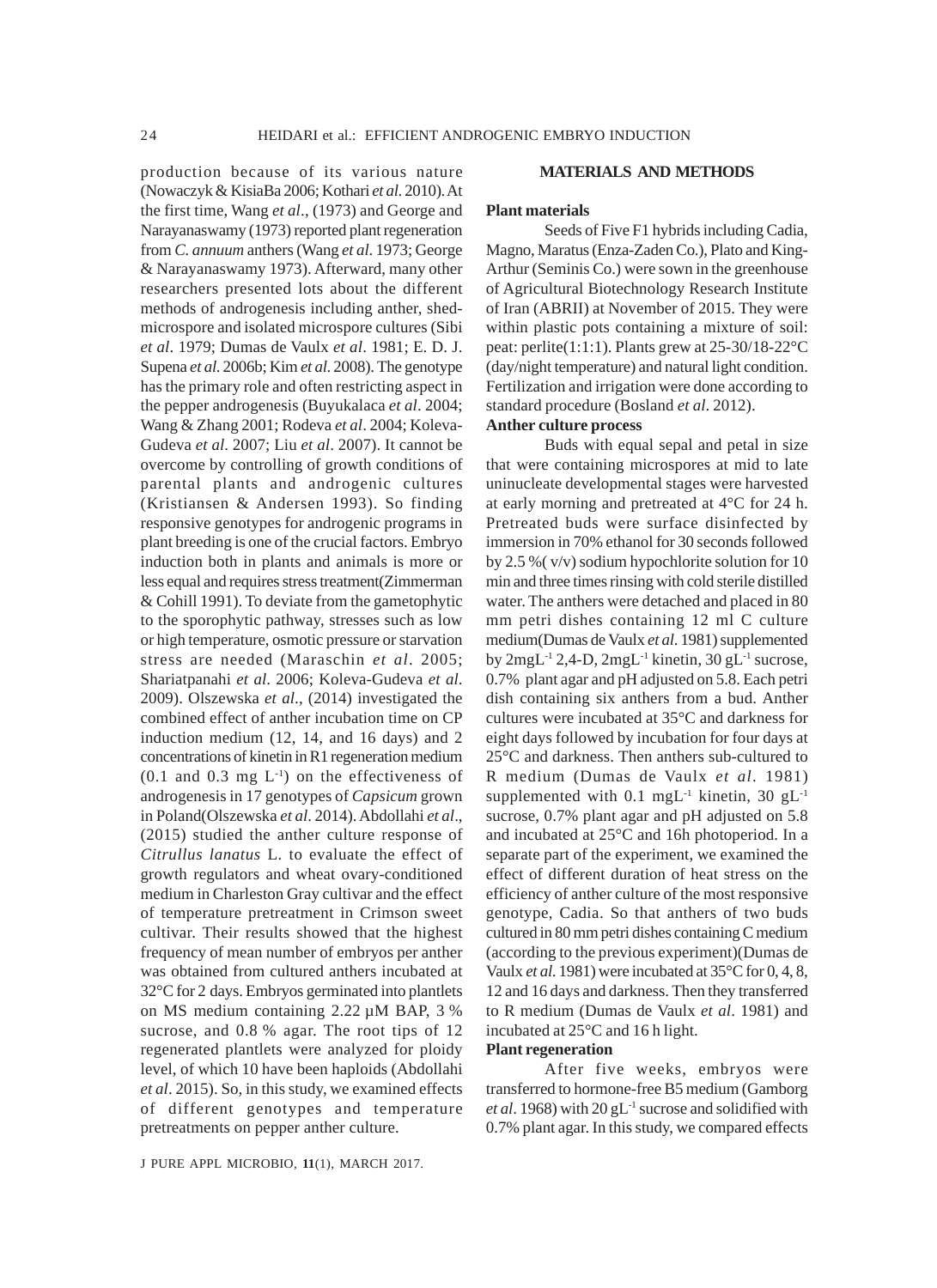of different genotypes and cold pretreatment applied to buds for pepper microspore embryogenesis efficiency during anther culture. **Statistical analysis**

The present study performed in three replicates and each replication consisted of four petri dishes (each petri dish containing six anthers taken from a bud).ANOVA conducted via SAS 9 for Windows and means were compared using Duncan's multiple-range test (p>0.05).

#### **RESULTS AND DISCUSSION**

#### **Effects of genotype on microspore embryogenesis induction and plant regeneration**

The genotype had a significant effect on

callusing and embryogenesis (Table 1). According to the results obtained, Cadia showed as the most responsive genotype among tested ones in which 9.5% of cultured anthers succeeded to embryo formation and approximately 0.57 embryo was produced per bud. This genotype had the best results in the number of regenerated plantlets per bud (0.15 plantlet), though there was no significant difference between Cadia, Magno, and Maratus. A similar phenomenon has been reported by other research groups (Dumas de Vaulx *et al*. 1981; Dolcet-Sanjuan *et al*. 1997; Ltifi & Wenzel 1994; Rodeva *et al*. 2004; E. D. J. Supena *et al*. 2006b). Recalcitrant nature of some genotypes in microspore embryogenesis could be referred to the ability of formation of the competent

**Table 1.** Effect of genotype on the embryo induction and development of embryos in anther culture of pepper (*Capsicum annuum* L.)

| Genotype    | Embryogenesis<br>$(\%)$ | No. embryos<br>(per bud) | Callusing<br>$(\%)$ | Regenerated<br>plantlets(per bud) | Plant<br>regeneration(%) |
|-------------|-------------------------|--------------------------|---------------------|-----------------------------------|--------------------------|
| Cadia       | 9.5a                    | 0.57a                    | 90.0a               | 0.15a                             | 2.5a                     |
| Plato       | 3.6 <sub>b</sub>        | 0.22 <sub>b</sub>        | 69.3c               | 0.04 <sub>b</sub>                 | 0.66 <sub>b</sub>        |
| Maratus     | 9.3a                    | 0.56a                    | 82.5 <sub>b</sub>   | 0.14a                             | 2.33a                    |
| King Arthur | 2.0c                    | 0.12c                    | 53.0d               | 0.05 <sub>b</sub>                 | 0.83 <sub>b</sub>        |
| Magno       | 8.8a                    | 0.53a                    | 65.3c               | 0.14a                             | 2.33a                    |

\*Column with same letter had no significant difference (p≥0.5).

**Table 2.** Effect of cold pre-treatment on the embryo induction and development of embryos in anther culture of pepper (*Capsicum annuum L*.)

| Genotype       | Embryogenesis<br>$(\%)$ | No. embryos<br>(per bud) | Callusing<br>$(\% )$ | Regenerated<br>plantlets(per bud) | Plant<br>regeneration(%) |  |
|----------------|-------------------------|--------------------------|----------------------|-----------------------------------|--------------------------|--|
| $4^{\circ}$ C  | 8.0a                    | 0.48a                    | 74.8a                | 013a                              | 2.2a                     |  |
| $25^{\circ}$ C | 5.33b                   | 0.32 <sub>b</sub>        | 69.26b               | 0.076 <sub>b</sub>                | l.26b                    |  |

\*Column with same letter had no significant difference (p≥0.5).

**Table 3.** Effect of heat shock duration on the embryo induction and development of embryos in anther culture of pepper (*Capsicum annuum L*.)

| duration (days) | Heat shock Embryogenesis<br>$(\% )$ | No. embryos<br>(per bud) | Callusing<br>(% ) | Regenerated<br>plantlets(per bud) | Plant<br>regeneration(%) |
|-----------------|-------------------------------------|--------------------------|-------------------|-----------------------------------|--------------------------|
|                 | $_{0c}$                             | 0 <sub>b</sub>           | 87.75a            | 0c                                | 0b                       |
|                 | 3.25 <sub>b</sub>                   | 0.17 <sub>b</sub>        | 81.00b            | 0c                                | 0b                       |
| 8               | 11.62a                              | 0.59a                    | 89.50a            | 0.16a                             | 2.42a                    |
| 12              | 2.75 <sub>b</sub>                   | 0.06 <sub>b</sub>        | 64.00c            | 0.04 <sub>b</sub>                 | 0 <sub>b</sub>           |
| 16              | 0c                                  | 0 <sub>b</sub>           | 27.50d            | 0c                                | 0b                       |

\*Column with same letter had no significant difference (p≥0.5)

J PURE APPL MICROBIO*,* **11**(1), MARCH 2017.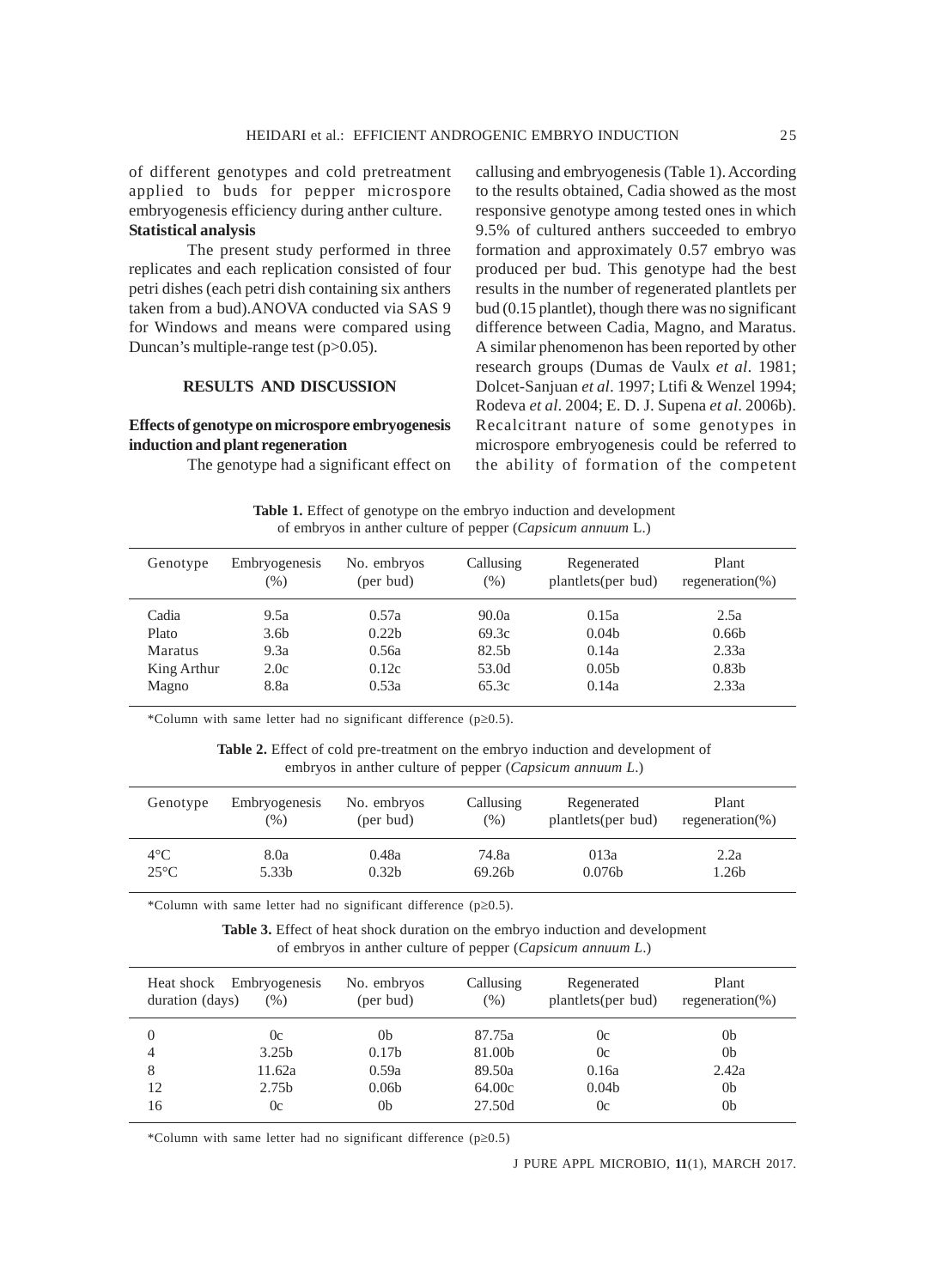

**Fig. 1.** Anther culture of pepper. (A) Embryogenesis (embryo indicated with arrow) (B) callusing (C) Cotyledonary embryo (D) Regenerated embryo (E) Regenerated plantlet ( F) Adapted plants

microspores that is under the control of cytoplasmic and genomic genes and are under the influence of the environment (Testillano *et al*. 2000). Working on *Solanum tuberosum*, demonstrated that microspore embryogenesis capacity was a heritable trait controlled by several recessive genes (Chupeau *et al*. 1998; Rudolf *et al*. 1999; Smýkal 2000).

## **Effects of cold pretreatment on the induction of microspore embryogenesis in anther culture of pepper**

Application of cold pretreatment (4°C) on excised flower buds for 24 h causes to a significant improvement in microspore embryogenesis efficiency in genotypes tested (Table 2). It has also been reported that physical pretreatment applied to harvested buds or whole inflorescences before culture stimulated sporophytic divisions in microspores(Sunderland & Roberts 1977; Lazar *et al*. 1985; Armstrong *et al*. 1987; Henry & Buyser

J PURE APPL MICROBIO*,* **11**(1), MARCH 2017.

1990). Chilling pretreatment is one of the most effective practices in microspore embryogenesis. Sibi *et al* (1979) reported that cold (4°C) pretreatment for 48h applied to flower buds enhanced embryogenesis and 1–3 plants per 100 anthers were obtained (Sibi *et al*. 1979). Cold pretreatment of flower buds from 24 to 100 h before anther culture provoked an androgenic response(Morrison *et al*. 1986; E. D J Supena *et al*. 2006b).

Working on wheat, Lazar *et al*., (1985) expressed callus yield and a frequency of spontaneous chromosome doubling increased in regenerated plants obtained with cold pretreatment. It assumed that cold pre-treatment slows down metabolism so suppresses normal gametophytic pathway and triggers sporophytic divisions. Another hypothesis suggests that starvation effects under low temperature had the primary role in anther culture response (Zheng 2003; Ziauddin *et al*. 1992; Kasha *et al*. 1990). Cold pretreatment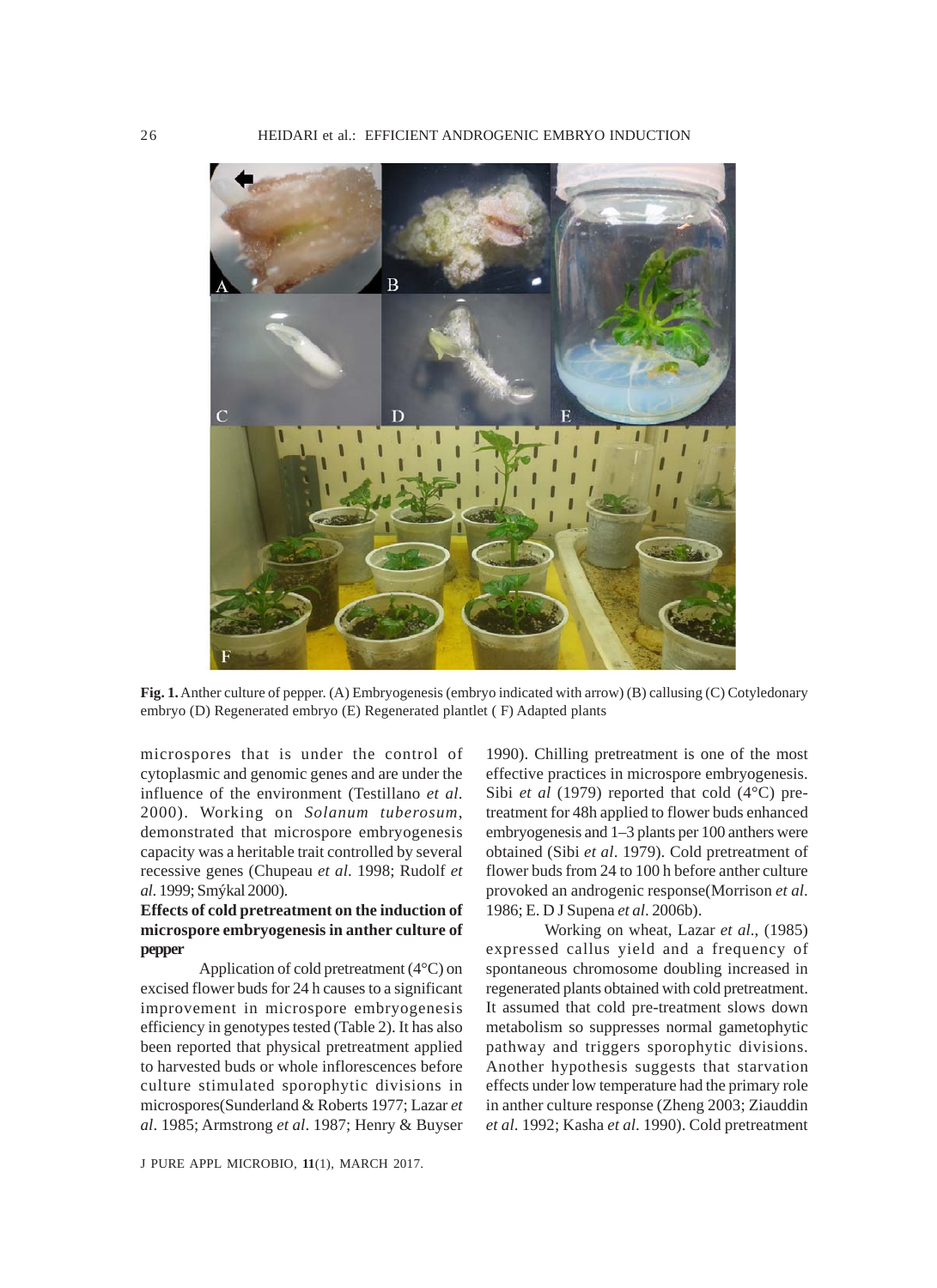of flower buds from 24 to 100 h before excising anthers for culture stimulated the androgenic response(Morrison *et al*. 1986; E. D J Supena *et al*. 2006a).

## **Effects of heat shock duration on microspore embryogenesis in anther culture of pepper**

The responses to heat shock duration on anther cultures were different (Table 3). Incubation of anther cultures at 25°C (without thermal shock), caused to no embryoid production. Heat shock treatment of anther cultivations from 4 to 12 days stimulated androgenesis response and showed the best results at eight days (Table 3). Increasing the duration of heat shock by more than 12 days had a detrimental effect and suppressed microspore embryogenesis as 16 days decreased callusing dramatically.

Stress treatment is the vital requirement for microspore embryogenesis (Shariatpanahi *et al*. 2006). Heat shock treatment has been used as a trigger to induce embryogenesis in pepper (Dumas de Vaulx *et al*. 1981; Gudeva 2003; Prayantini *et al*. 2006). Heat shock has been demonstrated to be an effective stimulating factor on microspore embryogenesis; it caused to change in microtubule and cytoskeleton (Hause *et al*. 1993; Cordewener *et al*. 1994; Simmonds 1994). Also, HSPs were reported to be synthesized in heat shock treated microspores (Segu1-Simarro *et al*. 2003) among which HSP70 was suggested to inhibit apoptosis(Jaattela *et al*. 1998). Application of proper period of heat stress is vital because a short period of heat temperature could not trigger enough ultra-structural changes and microspores tend to follow gametophytic pathway and longer duration had a detrimental effect.

As a result, during this study we achieved to an efficient protocol for production of pure lines by anther culture. Assessment of attained doubled haploid lines under greenhouse condition can help us to find appropriate lines for being applied in breeding programs as valuable plant materials.

#### **ACKNOWLEDGEMENT**

This research was supported by grants from Agricultural Biotechnology Research Institute of Iran (ABRII) Project No. 14-05-05-9154-91002.

### **REFERENCES**

- 1. Abdollahi, M.R. *et al*., The influence of phytohormones, wheat ovary co-culture, and temperature stress on anther culture response of watermelon (Citrullus lanatus L.). *Brazilian Journal of Botany*, 2015; **38**(3), pp.447–456.
- 2. Armstrong, T.A., Metz, S.G. & Mascia, P.N., Two regeneration systems for the production of haploid plants from wheat anther culture. *Plant Science*, 1987; **51**(2–3), pp.231–237. Available at: http://www.sciencedirect.com/science/article/ pii/016894528790197X.
- 3. Bosland, P.W., Votava, E.J. & Votava, E.M., *Peppers: vegetable and spice capsicums*, 2012; Cabi.
- 4. Buyukalaca, S. *et al*., Effects of Silver Nitrate and Donor Plant Growing Conditions on Production of Pepper ( *Capsicum annuum* L .) Haploid Embryos via., 2004; **69**(5), pp.206– 209.
- 5. Chupeau, Y., Caboche, M. & Henry, Y., *Androgenesis and haploid plants*, Springer Science & Business Media 1998.
- 6. Cordewener, J.H.G. *et al*., Induction of microspore embryogenesis in Brassica napus L. is accompanied by specific changes in protein synthesis. *Planta*, 1994; **195**(1), pp.50–56.
- 7. Dolcet-Sanjuan, R., Claveria, E. & Huerta, A., Androgenesis in *Capsicum annuum* L. Effects of carbohydrate and carbon dioxide enrichment. *Journal of the American Society for Horticultural Science*, 1997; **122**(4), pp.468–475.
- 8. Dumas de Vaulx, R., D. de V., Chambonnet, D. & Pochard, E., In vitro anther culture in red pepper (*Capsicum annuum* L.): improvement of the rate of plant production in different genotypes by treatments at 35 C. *Agronomie*, 1981; **1**: pp.859–864.
- 9. Gamborg, O.L., R. A. Miller and K. Ojima. 1968. Nutrient requirements of suspension cultures of soybean root cells. Experimental Cell Research.
- 10. George, L. & Narayanaswamy, S., Haploid Capsicum through experimental androgenesis. *Protoplasma*, 1973; **78**(4): pp.467–470.
- 11. Gudeva, L.K., The effect of incubation treatmen on the pepper (*Capsicum annuum* L.) androgenesis 2003.
- 12. Hause, B. *et al*., Cytoskeletal changes and induction of embryogenesis in microspore and pollen cultures of Brassica napus L. *Cell Biology*

J PURE APPL MICROBIO*,* **11**(1), MARCH 2017.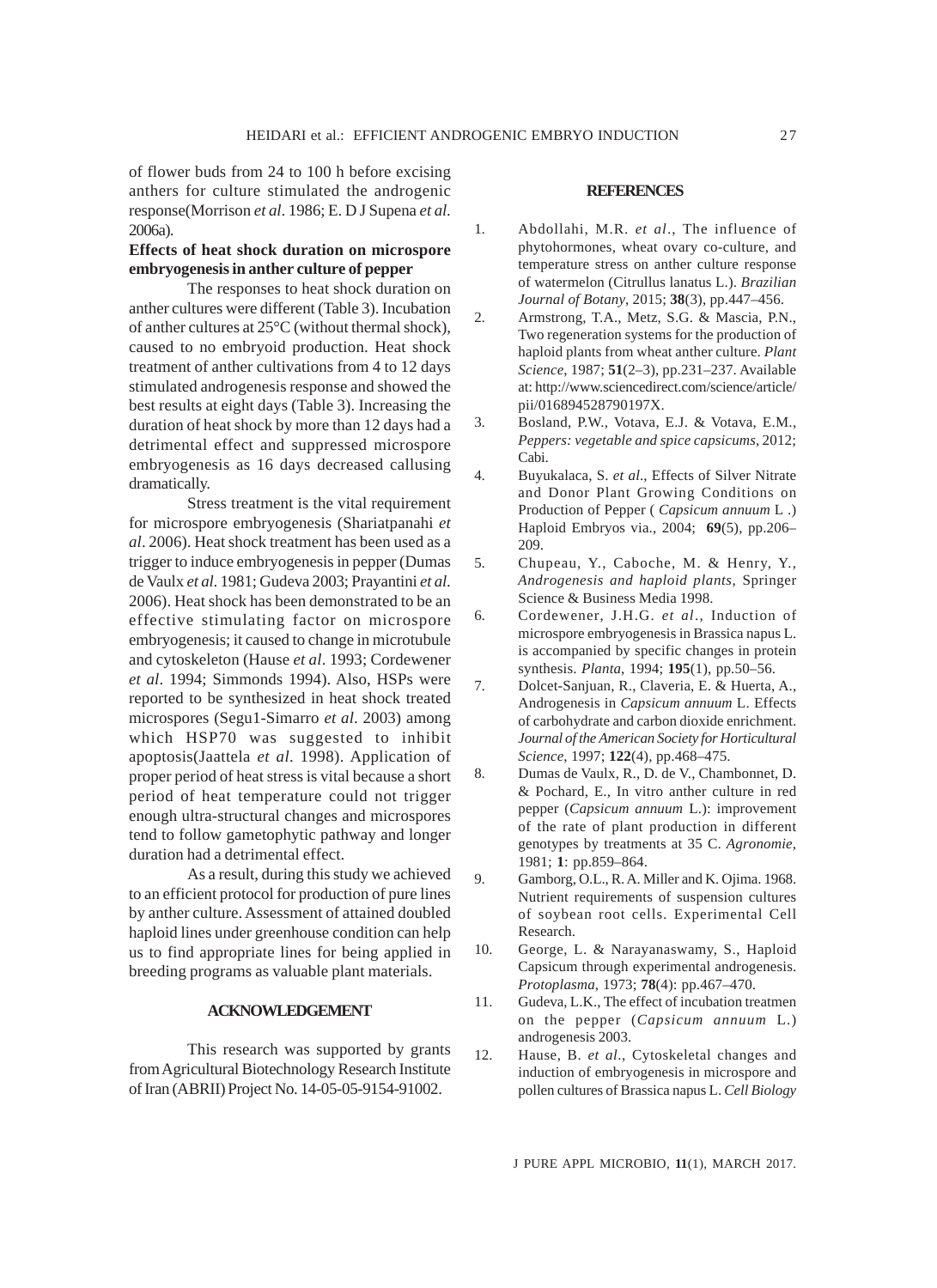*International*, 1993; **17**(2), pp.153–168.

- 13. Henry, Y. & Buyser, J. de, Wheat Anther Culture: Agronomic Performance of Doubled Haploid Lines and the Release of a New Variety "Florin." *Biotechnology in Agriculture and Forestry*, 1990; **13**: pp.285–352.
- 14. Jaattela, M. *et al*., Hsp70 exerts its anti apoptotic function downstream of caspase 3 like proteases. *The EMBO journal*, 1998; **17**(21): pp.6124– 6134.
- 15. Kasha, K.J., Ziauddin, A. & Cho, U.-H., Haploids in cereal improvement: anther and microspore culture. In *Gene manipulation in plant improvement II*. Springer, 1990; pp. 213–235.
- 16. Kim, M. *et al*., Embryogenesis and plant regeneration of hot pepper (*Capsicum annuum* L.) through isolated microspore culture. *Plant cell reports*, 2008; **27**(3), pp.425–434.
- 17. Koleva-Gudeva, L.R., Spasenoski, M. & Trajkova, F., Somatic embryogenesis in pepper anther culture: The effect of incubation treatments and different media. *Scientia Horticulturae*, 2007; **111**(2), pp.114–119. Available at: http://linkinghub.elsevier.com/ retrieve/pii/S0304423806004237.
- 18. Koleva-Gudeva, T., F, D. & G, S.M., Androgenesis efficiency in anther culture of pepper (*Capsicum annuum* L.). *Acta Horticulture (ISHS)*, (2007), pp.183–190.
- 19. Kothari, S.L. *et al*., Chilli peppers A review on tissue culture and transgenesis. *Biotechnology Advances*, 2010; **28**(1), pp.35–48. Available at: http://linkinghub.elsevier.com/retrieve/pii/ S0734975009001517.
- 20. Kristiansen, K. & Andersen, S.B., Effects of donor plant temperature, photoperiod, and age on anther culture response of *Capsicum annuum* L. *Euphytica*, 1993; **67**(1–2), pp.105–109.
- 21. Lazar, M.D., Schaeffer, G.W. & Baenziger, P.S., The physical environment in relation to high frequency callus and plantlet development in anther cultures of wheat (Triticum aestivum L.) cv. Chris. *Journal of plant physiology*, 1985; **121**(2), pp.103–109.
- 22. Liu, F. *et al*., [Embryogenesis of microspore derived multicells in *Capsicum annuum* L]. *Fen zi xi bao sheng wu xue bao= Journal of molecular cell biology/Zhongguo xi bao sheng wu xue xue hui zhu ban*, 2007; **40**(6), pp.371– 379.
- 23. Ltifi, A. & Wenzel, G., Anther culture of hot and sweet pepper (*Capsicum annuum* L.): influence of genotype and plant growth temperature. *Capsicum Eggplant Newsl*, 1994; **13**: pp.74–77.
- 24. Maraschin, S.D.F. *et al*., Programmed cell death

J PURE APPL MICROBIO*,* **11**(1), MARCH 2017.

during the transition from multicellular structures to globular embryos in barley androgenesis. *Planta*, 2005; **221**(4), pp.459–470.

- 25. Morrison, R.A., Koning, R.E. & Evans, D.A., Anther culture of an interspecific hybrid of Capsicum. *Journal of plant physiology*, 1986; **126**(1), pp.1–9.
- 26. Nowaczyk, P. & KisiaBa, A., Effect of selected factors on the effectiveness of *Capsicum annuum* L. anther culture. *Journal of applied genetics*, 2006; **47**(2), pp.113–117.
- 27. Olszewska, D. *et al*., Study of in vitro anther culture in selected genotypes of genus Capsicum. *Turkish Journal of Biology*, 2014; **38**: pp.118– 124.
- 28. Prayantini, D.C., Gniffke, P.A. & Woo, J.-G., Anther Culture in Hot Pepper. Available at: http://libnts.avrdc.org.tw/scripts/minisa.dll/144/ VAVLIB/VAVLIB\_SDI\_REPORT/S.
- 29. Rodeva, V.N., Irikova, T.P. & Todorova, V.J., Anther culture of pepper (*Capsicum annuum* L.): comparative study on effect of the genotype. *Biotechnology & Biotechnological Equipment*, 2004; **18**(3), pp.34–38.
- 30. Rudolf, K., Bohanec, B. & Hansen, M., Microspore culture of white cabbage, *Brassica oleracea* var. capitata L.: Genetic improvement of non responsive cultivars and effect of genome doubling agents. *Plant Breeding*, 1999; **118**(3), pp.237–241.
- 31. Segu1-Simarro, J.M., Testillano, P.S. & Risueno, M.C., Hsp70 and Hsp90 change their expression and subcellular localization after microspore embryogenesis induction in *Brassica napus* L. *Journal of structural biology*, 2003; **142**(3), pp.379–391.
- 32. Shariatpanahi, M.E. *et al*., Stresses applied for the re-programming of plant microspores towards in vitro embryogenesis. *Physiologia Plantarum*, 2006; **127**(4), pp.519–534. Available at: http://doi.wiley.com/10.1111/j.1399- 3054.2006.00675.x.
- 33. Sibi, M., Dumas de Vaulx, R. & Chambonnet, D., Obtaining haploid plants by in vitro androgenesis in red pepper (*Capsicum annuum* L.). *Annales de l'Amelioration des Plantes*, 1979; **29**: pp.583–606.
- 34. Simmonds, D.H., Mechanism of induction of microspore embryogenesis in Brassica napus: significance of the preprophase band of microtubules in the first sporophytic division. In *Biomechanics of active movement and division of cells*., 1994; Springer, pp. 569–574.
- 35. Smýkal, P., Pollen embryogenesis-the stress mediated switch from gametophytic to sporophytic development. Current status and